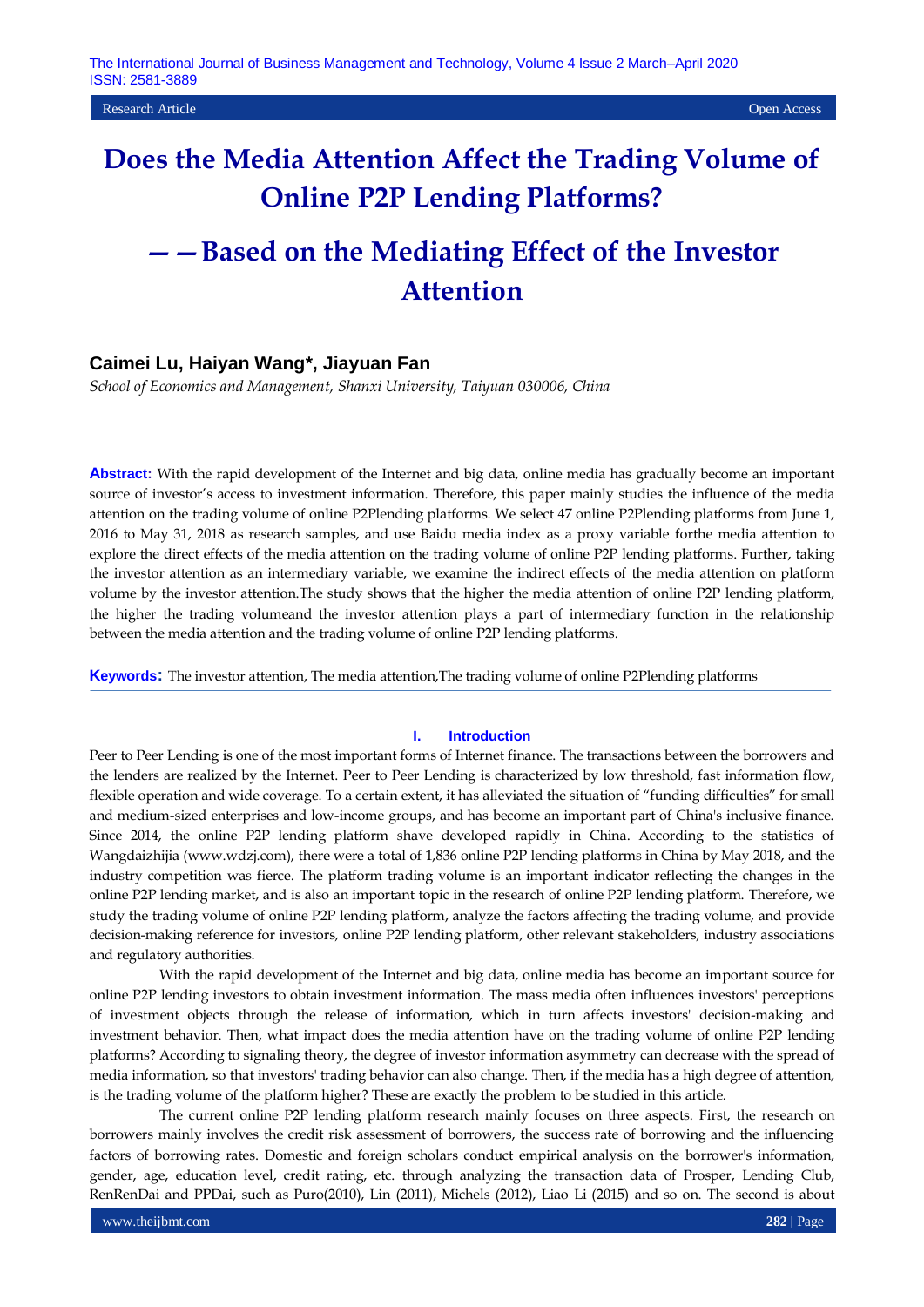investor research, mainly focusing on the investor's herd behavior, learning behavior and investment decisions, such as Herzenstein (2011), Luo Chunyu (2012), Liao Li (2014, 2015) and so on. The third is about online P2P lending platform, mainly focusing on platform operation mode, platform rating, platform risk and supervision, such as Zhou Hui (2014), Wang Feng (2016), Guo Yulin (2018) and so on. Nowadays, there is few research on the impact of the online P2P lending platform trading volume from the perspective of the media attention. Therefore, we study the influencing factors of the online P2P lending platform trading volume from a new perspective——the media attention. Compared with traditional media, online media news can spread information faster and wider. Therefore, the media attention in this article mainly refers to online media attention. We use the media index in the Baidu Index as a proxy variable for the media attention, and study the direct effect of the media attention on the trading volume of online P2P lending platform. And the data base of the Baidu Media Index is highly correlated with keywords in major Internet media reports, counted by Baidu News Records and has certain authority. Further, we take the investor attention as a mediator variable and examine the indirect effects of the media attention on the trading volume of the platform. We select the Baidu search index as the proxy variable for the investor attention, which is based on the keyword search volume of netizens in Baidu and analyzes the weighted sum of the search frequency of each keyword in Baidu web search. The study found that the higher the media attention, the higher the trading volume of the online P2P lending platform.And the investor attention plays a part of intermediary function in the relationship between the media attention and the trading volume of online P2P lending platforms.

The innovations of this paper are as follows: (1) at present, the research is few on the influence of the media attention on the trading volume of P2P lending platform. Our study enriches the research on the factors affecting the trading volume of P2P lending platform; (2) we regard the investor attention as the mediator variable, and examine the impact of the media attention on the trading volume of P2P lending platform based on the mediating effect.

The structure of this paper is divided into five parts. The second part is a review of relevant literature, introducing the background of this study, and proposing hypotheses. The third part is research design, introducing sample selection and data sources, variable definitions, and building research models. The fourth part is the empirical results analysis and robustness test to further verify the rationality of the hypothesis. The fifth part is the conclusions and recommendations.

#### **II. Literature review**

Regarding the research on the trading volume of online P2P lending platform, the existing literature mainly focuses on interest rates, borrowing periods, supply and demand mechanisms. Specifically, Shen Yimei (2016) [1] believes that interest rates have a positive impact on investor decision-making. The longer the platform runs, the more types of targets, the better the network measures are made, and the more investors can choose. Lu Songxin (2015) [2] found that venture capital and third-party fund custody did not have a significant impact on the platform trading volume based on the perspective of P2P investors. Zuo Ruxia (2017) [3] divided the factors affecting the trading volume into three categories: income, risk and trust. Her empirical findings show that the annualized rate of return does not have a significant impact on the P2P platform trading volume, but the loan term and capital leverage are significantly negatively correlated with the online P2P lending platform trading volume. And the platform visibility and operating time have a significant positive impact on the online P2P lending platform trading volume. Wei Liping *et al.* (2017) [4] studied the driving factors of the online P2P lending platform trading volume from three aspects: supply and demand mechanism, borrowing interest rate and the internet word-of-mouth. She found that financing demand and investment demand positively affect the trading volume of online P2P lending platform, and which are also a key factor in the increase in trading volume. Also the borrowing rate does not have a significant impact on the trading volume, and the trading volume is not significantly affected by negative word of mouth. Jiang Qi (2018) [5] believes that the borrowing rate and the borrowing period are negatively correlated with the platform trading trading volume. The borrowing volume and market share have a significant positive correlation with the platform trading volume, and the Differencein-differenc is used to test the impact of platform nature and policy changes on the platform trading volume.

The literature on the media attention is mainly to study its impact on the trading volume of stocks. Zhang Jin *et al.* (2016) [6] used Baidu Media Index to measure the number of news and studied the impact of the internet information on the stock trading volume. The result shows that there was a positive correlation between the news volume and the individual stock trading volume when no conditions were controlled. When controlling the daily rate of return, the higher the news volume, the higher the trading volume of individual stocks. Zhang Yongjie *et al.* (2018) [7] also used the Baidu Media Index to study the relationship between the media attention and the individual stock trading volume.

The limited attention is one of the core concepts of behavioral finance. According to the theory, due to the limitation of time and energy, investors cannot obtain sufficient market information in time, only analyze and judge the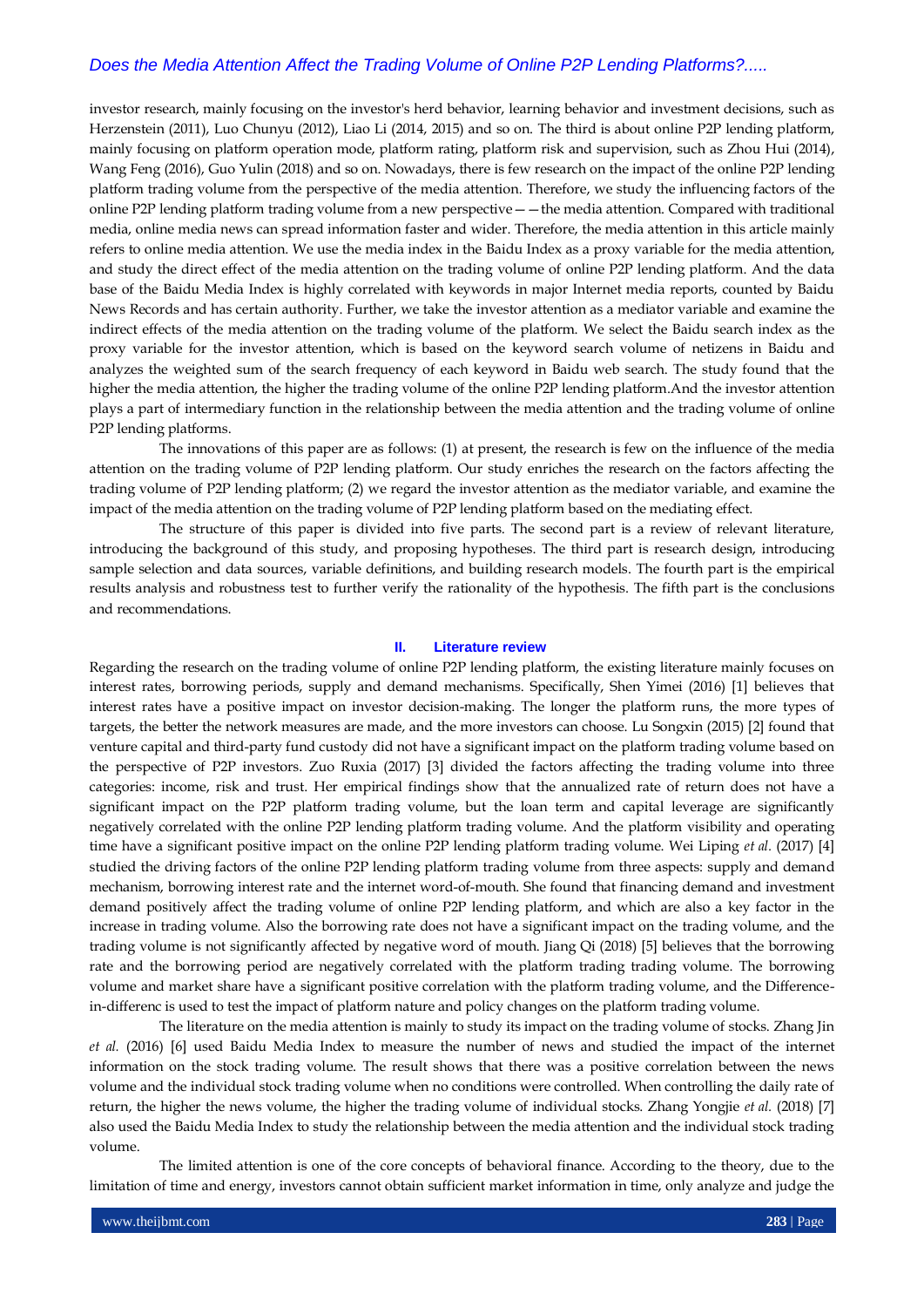information that has entered the field of vision and is attracted, and use the information obtained to correct their investment behavior. Therefore, only information that draws investor attention have an impact on the market. Simon (1955) [8] firstly proposed the hypothesis of some rational people. Kahneman (1973) [9] further proposed the concept of limited concern, that is, the individual's attention to things must sacrifice attention to other things. Therefore, the attention to individuals is a scarce resource. At present, there are two main documents on the influence of the investor attention on the trading volume of online P2P lending platform. Zhang Liwei (2016) [10] analyzed the relationship between the Baidu search index and the trading volume of four Chinese P2P platforms. He found that the search index has a significant positive influences on the platform trading volume. Yang Pu (2017) [11] empirically concluded that the Baidu search behavior can reflect the user's investment decision-making process from the P2P lending platform supervision problem, and can effectively hinder investors from investing in the problem platform through the supervision of the Baidu promotion.

Based on the above analysis, the current researches on the factors affecting the trading volume of online P2P lending platform are mainly for platform characteristics, borrowers, investors and so on. We have not see the literature on the impact of the online P2P lending platform trading volume from the perspective of the media attention, and the literature on the investor attention is little. Therefore, we attempt to study the impact of the media attention on the trading volume of online P2P lending platform, and introduce the mediation effect research of the investor attention to make up for the lack of research on online P2P lending platform.

## **III. Theoretical analysis and hypothesis proposed**

## 3.1 The media attention and the trading volume

Information asymmetry is a common problem in the development of online P2P lending platform. Due to the protection of borrowers' "hard information" and "soft information" on the online P2P lending platform, investors are not comprehensive enough to obtain platform information and borrower information, and they faced with serious adverse selection and moral hazard. Studies have shown that the media as an information intermediary can spread new information, enrich the internal and external information environment, and deepen the dissemination effect of information disclosure. Media reports can help reduce the degree of information asymmetry, reduce the private cost of investors in processing information, and enhance the market's effectiveness. And the faster and more the information is transmitted, the higher the symmetry of the information between buyers and sellers, and the more active market transactions. Rao Yulei (2010) proposed that the content of information, that is, the distinction between good news and bad news, does not cause changes in asset returns, because the information presents a neutral character from a longterm perspective. Based on this, we propose the following hypothesis:

**H1:** The higher the media attention, the higher the trading volume of online P2P lending platforms.

## 3.2 The media attention, the investor attention and the trading volume

Media information is transmitted as a "signal" to financial markets. The media has an agenda setting function that can influence investors' investment behavior. According to the agenda setting theory, the mass media usually does not determine people's specific ideas about an event. However, it is possible to effectively influence people's attention to certain facts, opinions and the order in which they talk about by providing information and arranging related issues, and what the news media provide to the public is their agenda. The degree of emphasis on things and opinions of the mass media is directly proportional to the degree of the audience's attention. The theory emphasizes that the audience can change the perception of the things' importance because the media provides the issues, and take action first on the events that the media considers important. Funkhouser (1973) [12] found that the mass media reported more events, and they were also high-profile events, that is, the mass media's emphasis on events is directly proportional to the public's attention. Also in the P2P market, the media has changed the attention of investors by providing relevant information. The more the news media reports, the more investors attract, and the more investors pay attention to the incident, the more likely they are to generate investment behaviors. This function of the media illustrates the complex relationship between the media attention, the investor attention and the trading volume.Therefore, we propose the following hypothesis:

**H2:** The investor attention plays a part of intermediary function in the relationship between the media attention and the trading volume of online P2P lending platforms.

## **IV. Research design**

### 4.1 Sample election and data source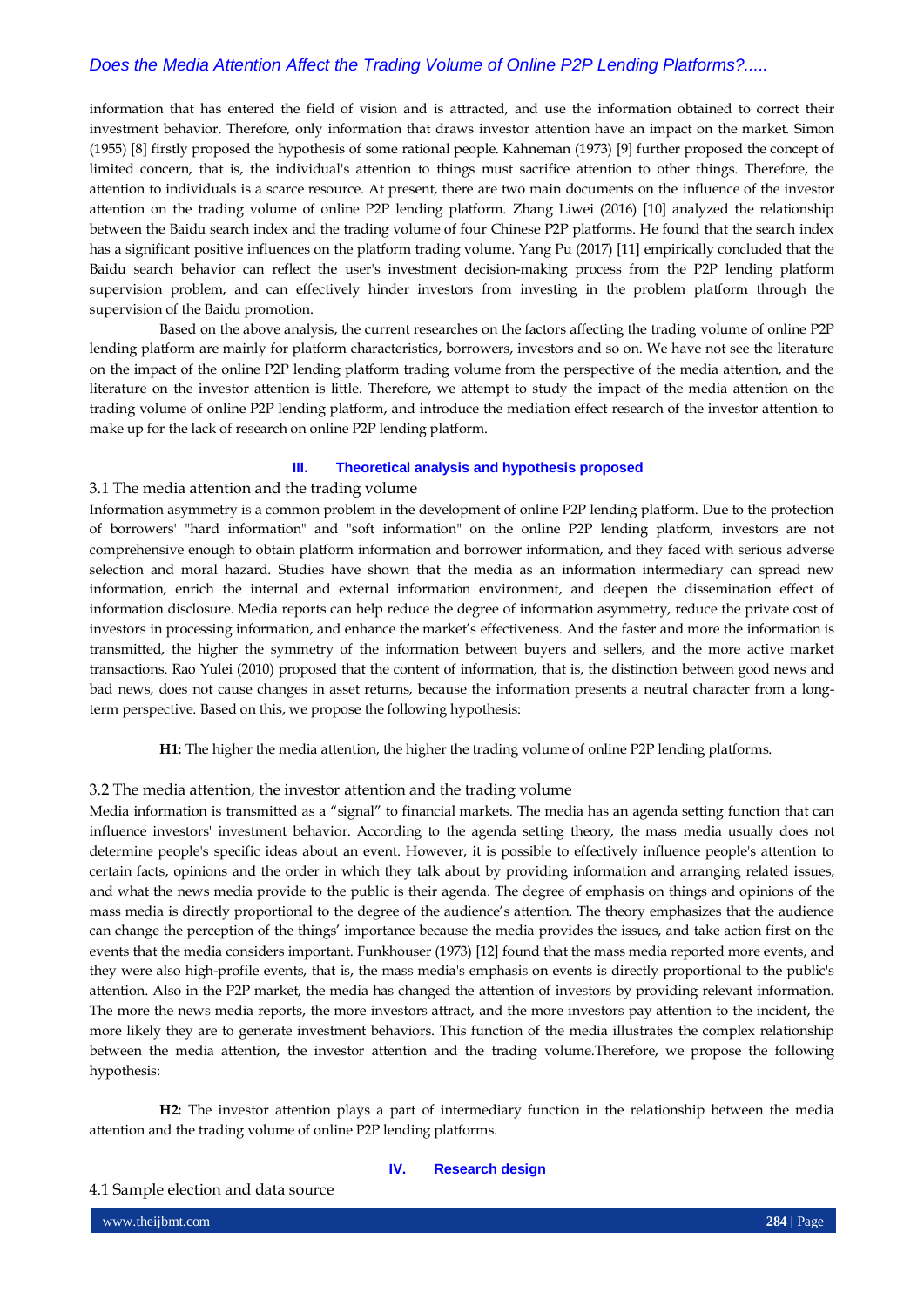This paper takes the top 100 platforms of Wangdaizhijia (www.wdzj.com) in May 2018 as the research sample. And the sample time interval is from June 1, 2016 to May 31, 2018. The conditions for the initial platform rejection are as follows: (1) eliminate the problem platform; (2) eliminate the platform with no media index and too little sample media index; (3) eliminate the platform with no information index and too little sample information index. In the end, 47 platforms were researched. All data in the article are extracted by Python crawler tool. The online P2P leading platform data comes from Wangdaizhijia(www.wdzj.com). The media index and search index are obtained by inputting the sample platform name on the Baidu index website.

In this paper, the initial data is processed as follows: (1) Eliminating data with zero transaction volume and zero investment amount; (2) In order to make the variable data more stable, we take the natural logarithm of the trading volume, the number of investors, the number of borrowings, and the operating time.

## 4.2 Variable definition

## 4.2.1 Independent variables

From the perspective of the investor attention and the media attention, this paper constructs explanatory variables with the two as the influencing factors. In this paper, "day" is used as the research cycle. In order to eliminate the influence of time trend, the indicator of abnormal attention is constructed according to the research method of DA (2011). Such abnormal attention indicator can make the final result more robust.

The formula for the abnormal investor attention is:

$$
A I A T_{i,t} = Ln( I A T_{i,t}) - Ln(\frac{\sum_{j=1}^{8} I A T_{i,t-j}}{8})
$$
 (1)

Among them,*AIAT<sub>i,t</sub>*is the abnormal investor attention, indicating the difference between the investor attention on the day and the mean of the investor attention on the previous 8 days. *IATi,t*is the search index for platform *i* on *t* day.

The formula for the abnormal media attention is:

$$
AMAT_{i,t} = MAT_{i,t} - \frac{\sum_{j=1}^{8}MAT_{i,t-j}}{8} (2)
$$

Among them,*AMATi,t*represents the abnormal media attention, meaning the difference between the media attention on the day and the mean of the media attention on the previous 8 days.*MATi,t*indicates the media attention of platform *i* on *t* day.

### 4.2.2 Dependent variables

The dependent variable of the multiple regression models in this paper is the trading volume of online P2P lending platform. Taking into account the influence of heteroscedasticity, we take the natural logarithm of the trading volume. At the same time, in order to be consistent with the abnormal attention as the explanatory variable in the time trend, we use the same method to measure the abnormal trading volume of the day.

The formula for the abnormal trading volume of the platform is:

$$
AVOL_{i,t} = Ln(VOL_{i,t}) - Ln(\frac{\sum_{j=1}^{8} VOL_{i,t-j}}{8})
$$
 (3)

Among them,*AVOLi,t*represents the abnormal trading volume of the platform, which represents the difference between the trading volume on the day and the average trading volume on the previous 8 days.*VOLi,t*represents the trading volume of the platform *i* on *t* day.

## 4.2.3 Control variables

In order to ensure the reliability of the research results, we control other factors affecting the trading volume of the platform on the basis of previous studies. Specifically, the platform average interest rate (RATE), investment number (INVES), loan term (TERM), loan amount (LN), operating time (DAYS), the amount to be repaid on the day (RB), money supply (M2) and so on. The specific variables are described in Table 1.

## Table 1 Definition of variables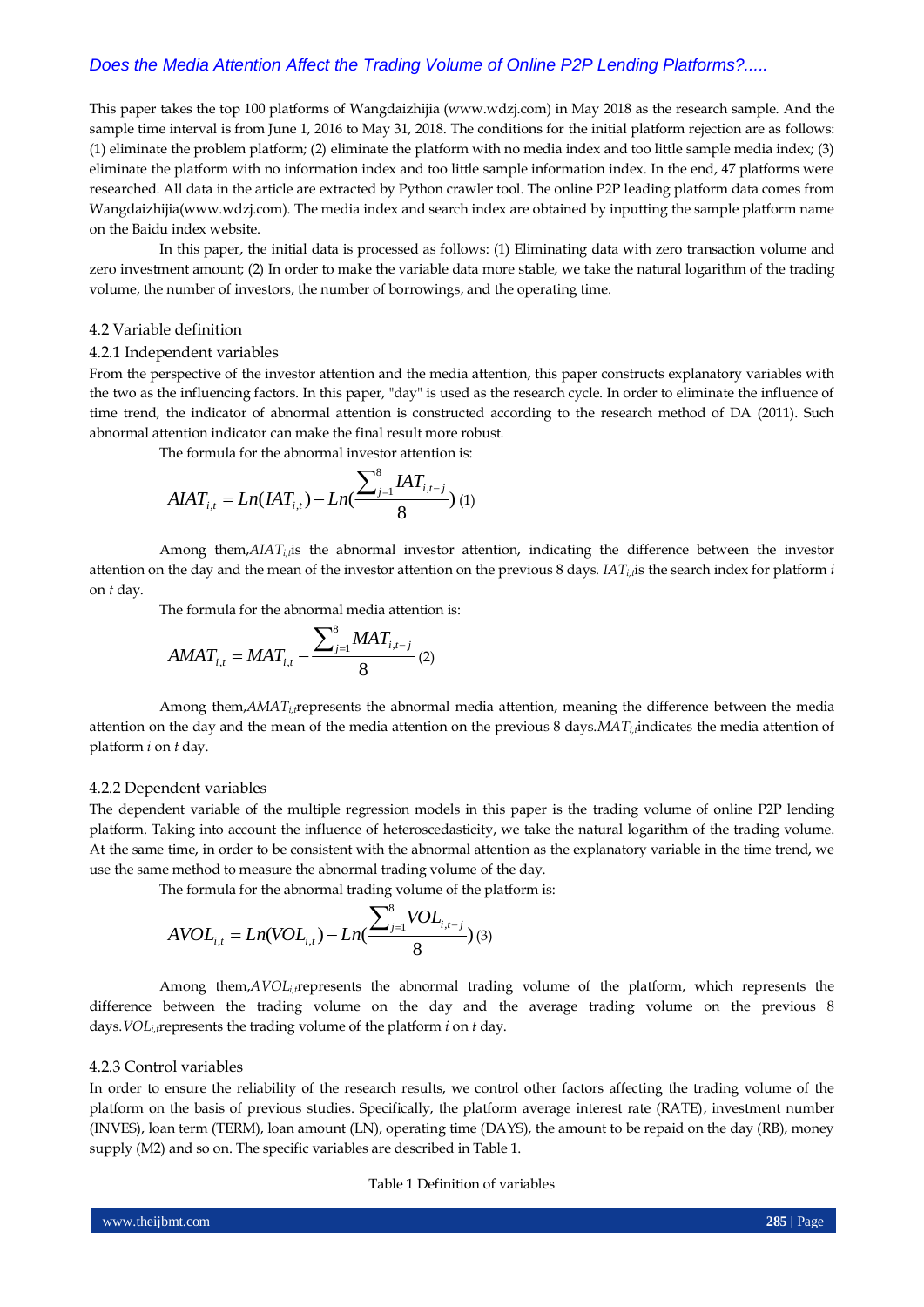| <b>Types</b>      | Coding         | Description                                                                           |
|-------------------|----------------|---------------------------------------------------------------------------------------|
| Independent       | $VOL_{i.t}$    | The scale of the transaction on the t day. Unit: ten thousand yuan                    |
| Variables         | $AVOL_{i.t}$   | The abnormal trading volume of the platform                                           |
| Dependent         | $IAT_{i,t}$    | The investor attention: the search index of the platform on t day                     |
| Variables         | $AIAT_{i.t}$   | The abnormal investor attention                                                       |
|                   | $MAT_{i.t}$    | The media attention: the media index of the platform on t day                         |
|                   | $AMAT_{i.t}$   | The abnormal media attention                                                          |
| Control Variables | RATE           | The comprehensive annualized rate of return                                           |
|                   | <b>INVES</b>   | The number of investors                                                               |
|                   | <b>TERM</b>    | The term of the loan                                                                  |
|                   | <b>DAYS</b>    | The operating time from the platform registration date to May 31, 2018. Unit: day     |
|                   | LN             | The borrowing number                                                                  |
|                   | RB             | The amount of the loan that the borrower has not returned to the investor on the day. |
|                   |                | Unit: ten thousand yuan                                                               |
|                   | M <sub>2</sub> | The money supply. Unit: billion                                                       |

## 4.3 Model construction

In order to test the research hypothesis 1 of this paper, the following basic test model is constructed:

$$
AVOL_{i,t} = c_0 + c_1AMAT_{i,t} \quad (3)
$$
  
\n
$$
AVOL_{i,t} = c_0 + c_1AMAT_{i,t} + c_2RATE_{i,t} + c_3INVES_{i,t} + c_4TERM_{i,t} + c_5LN_{i,t} + c_6DATS_{i,t} + c_7RB_{i,t} + c_6M2_t + \varepsilon_{i,t} \quad (4)
$$

Among them, model (3) indicates the impact of the abnormal media attention (AMAT) on the abnormal trading volume (AVOL) of the current online P2P lending platform. Model (4) indicates the impact of the abnormal media attention on the trading volume of the current online P2P lending platform by adding the average interest rate (RATE), the number of investors (INVES), the term of the loan (TERM), the borrowing amount (LN), the operating time (DAYS), the amount to be repaid on the day (RB), and the money supply (M2) as control variables. *c0*is the intercept term. $c_1$ , $c_2$ , $c_3$ , $c_4$ , $c_5$ , $c_6$ , $c_7$ , $c_8$ are the estimated coefficients of the variables and  $\varepsilon_i$ , is the error term of the regression equation.

To test hypothesis 2, we build the following two models based on model (4):

$$
AIAT_{i,t} = a_0 + a_1AMAT_{i,t} + a_2RATE_{i,t} + a_3INVES_{i,t} + a_4TERM_{i,t} + a_5LN_{i,t} + a_6DAYS_{i,t} + a_7RB_{i,t} + a_8M2_t + \varepsilon_{i,t}
$$
\n(5)  
\n
$$
AVOL_{i,t} = b_0 + c'AMAT_{i,t} + b_1AIAT_{i,t} + b_2RATE_{i,t} + b_3INVES_{i,t} + b_4TERM_{i,t} + b_5LN_{i,t} + b_6DAYS_{i,t} + b_7RB_{i,t} + b_8M2_t + \varepsilon_{i,t}
$$
\n(6)

Model(5) and Model(6) are used to test the mediating role of the investor concerns. Among them,  $a_1, a_2, a_3, a_4, a_5, a_6, a_7, a_8$  are the estimated coefficient of the model(5). $a_0$  is the intercept term.  $c', b_1, b_2, b_3, b_4, b_5, b_6, b_7, b_8$  are the estimated coefficient of the model(6).*b0*is the intercept term, and *εi,t*is the error term of the regression equation.

#### **V. Empirical analysis and results**

## 5.1 Descriptive statistics

Table 2 is the result of descriptive statistics for all variables. We can see that the mean of the abnormal trading volume of online P2P lending platform is -0.03, and the standard deviation is 0.33, which indicates that there are some differences in the trading volume of different platforms at different times. Also the mean of the abnormal media attention is 0.11, the standard deviation is 4.55, the minimum value is -61.5, and the maximum value is 241.625, which indicates that the media attention of different platforms at different times is quite different.

|          |      | Table 2 Descriptive statistics |     |     |
|----------|------|--------------------------------|-----|-----|
| /ariable | Mean | SL                             | Min | Max |
|          |      |                                |     |     |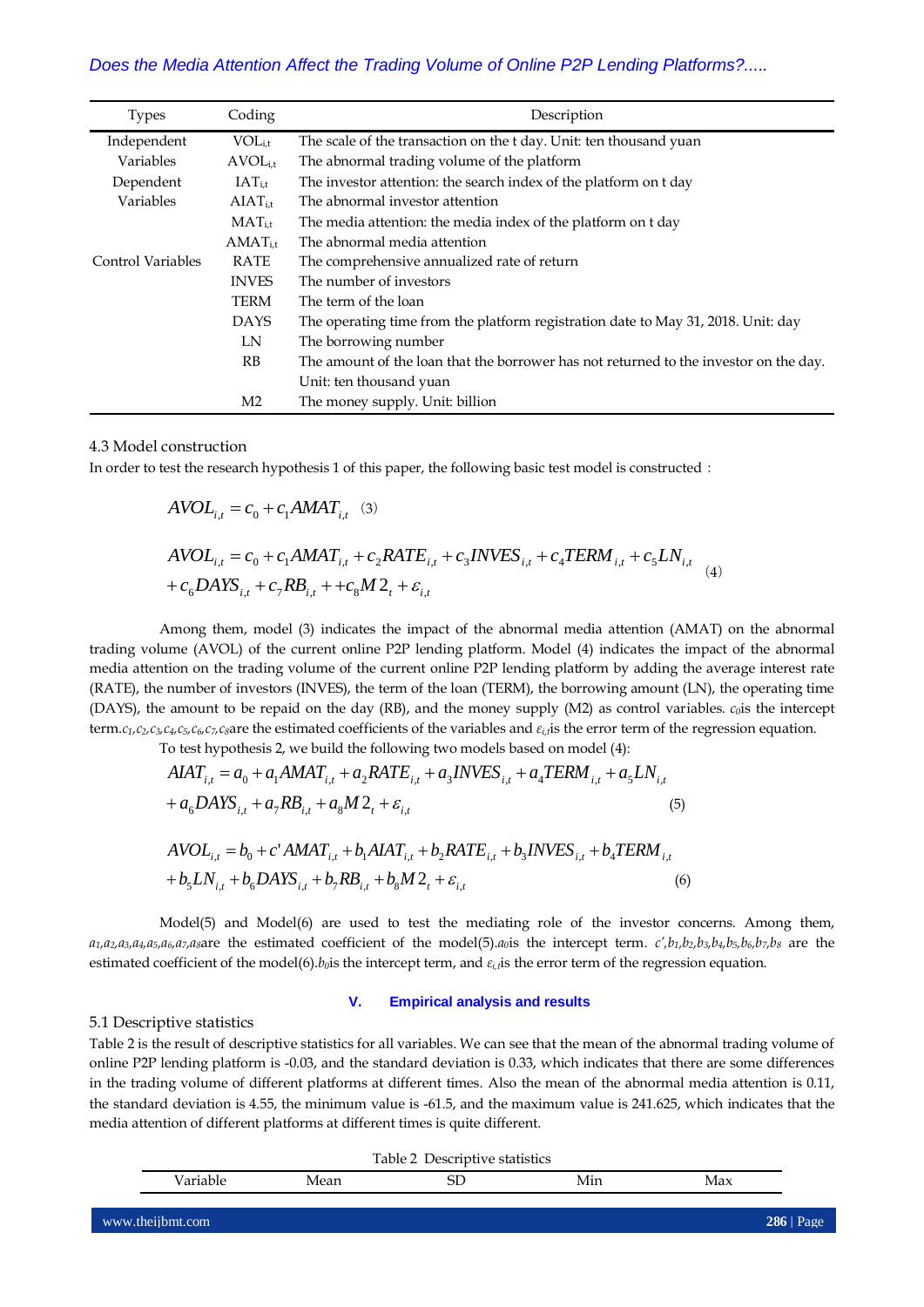| <b>AVOL</b>    | $-0.0303$ | 0.3298  | $-4.5222$ | 4.2956  |
|----------------|-----------|---------|-----------|---------|
| <b>AMAT</b>    | 0.1026    | 4.5517  | $-61.5$   | 241.625 |
| <b>AIAT</b>    | $-0.0048$ | 0.1062  | $-0.7956$ | 0.8223  |
| <b>RATE</b>    | 10.1949   | 2.0011  | 4.8       | 24.11   |
| <b>INVES</b>   | 3.8567    | 0.6908  | $\theta$  | 5.5205  |
| <b>TERM</b>    | 11.8718   | 10.4277 | $\theta$  | 479.8   |
| <b>DAYS</b>    | 3.2427    | 0.1395  | 2.8837    | 3.6021  |
| LN             | 3.2282    | 1.2621  | $\theta$  | 6.2027  |
| RB             | 5.4873    | 1.0755  | 0.4609    | 6.5683  |
| M <sub>2</sub> | 6.16      | 0.2159  | 5.2119    | 6.2413  |
|                |           |         |           |         |

## 5.2 Correlation analysis

Table 3 reports the Pearson correlation coefficients of the main variables to identify whether there is a correlation between the variables in the model. We can know from the data in the table 3 that the correlation coefficient between the abnormal trading volume of the platform and the abnormal media attention is positive, and it is significant at the level of 1%, which initially confirms the positive correlation between the media attention and the platform trading volume. To a certain extent, Hypothesis 1 is supported. Other control variables are related to the trading volume of the platform, which are interest rate, number of investors, money supply, operating hours and so on. This indicates that the control variables in this paper are necessary.

Table 3 The Pearson correlation coefficient analysis of main variables

|                | <b>AVOL</b>  | <b>AMAT</b>  | <b>AIAT</b>  | <b>RATE</b>  | <b>INVES</b> | <b>TERM</b>  | <b>DAYS</b>  | LN           | RB           | M <sub>2</sub> |
|----------------|--------------|--------------|--------------|--------------|--------------|--------------|--------------|--------------|--------------|----------------|
| <b>AVOL</b>    | $\mathbf{1}$ |              |              |              |              |              |              |              |              |                |
| <b>AMAT</b>    | $0.15***$    | $\mathbf{1}$ |              |              |              |              |              |              |              |                |
| <b>AIAT</b>    | $0.27***$    | $0.21***$    | $\mathbf{1}$ |              |              |              |              |              |              |                |
| <b>RATE</b>    | $-0.03***$   | $-0.007$     | $-0.010$     | $\mathbf{1}$ |              |              |              |              |              |                |
| <b>INVES</b>   | $0.31***$    | $0.06***$    | $0.09***$    | $0.12***$    | $\mathbf{1}$ |              |              |              |              |                |
| <b>TERM</b>    | $-0.001$     | $0.02**$     | $0.03***$    | $0.18***$    | $0.34***$    | $\mathbf{1}$ |              |              |              |                |
| <b>DAYS</b>    | $-0.03***$   | 0.003        | $-0.003$     | $0.02**$     | $0.26***$    | $-0.02**$    | $\mathbf{1}$ |              |              |                |
| LN             | $0.17***$    | $0.03***$    | $0.05***$    | $0.12***$    | $0.77***$    | $0.39***$    | $0.27***$    | $\mathbf{1}$ |              |                |
| RB             | $-0.097***$  | $-0.02**$    | $-0.05***$   | 0.01         | $0.19***$    | $0.11***$    | $0.28***$    | $0.22***$    | $\mathbf{1}$ |                |
| M <sub>2</sub> | 0.013        | $-0.012$     | $-0.011$     | 0.004        | $-0.007$     | $0.03***$    | 0.013        | 0.012        | $-0.08***$   | $\mathbf{1}$   |

Note: \*, \*\*, \*\*\* respectively represent significant levels of 10%, 5%, and 1%.

## 5.3 Analysis of regression results

5.3.1 The impact of the media attention on the platform trading volume

In order to verify hypothesis 1, we firstly use the model(3), taking the abnormal media attention as the independent variable and using the abnormal trading volume of online P2P lending platform as the dependent variable to perform regression analysis without considering the search index. According to the model(4), the control variables are added for regression analysis, which are the average interest rate (RATE), the number of investors (INVES), the loan term (TERM), the borrowing amount (LN), the operating time (DAYS), the amount of the day (RB), the money supply (M2) and so on. The regression results are shown in Table 4.

We can know that the symbol of the abnormal media attention coefficient is positive and significant at the level of 1%, it indicates that the media attention has a significant positive impact on the trading volume of online P2P lending platform, that is, the higher the media attention, the higher the trading volume of online P2P lending platform. Thenthe hypothesis 1 of this paper is proved. In addition, according to the statistical value of *R2*, we can know that the explanatory power of the regression model is weak when the control variable is not added. After adding the control variable, the *R<sup>2</sup>* value is 0.17, and the fitting degree of the regression model is improved.

Table 4 The regression results of the media attention and the trading volume of online P2P lending platform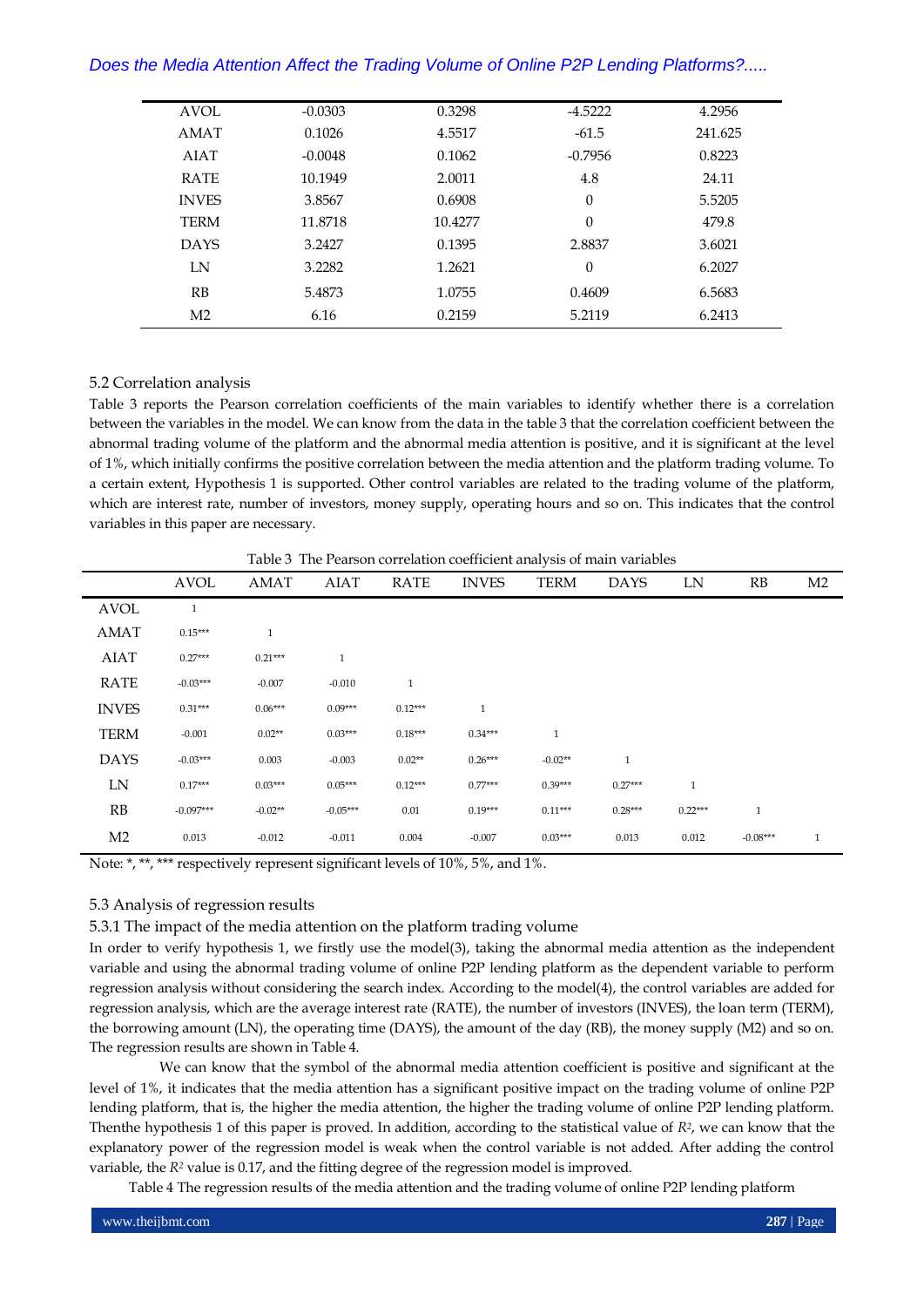|                | The abnormal trading volume of online P2P lending |               |
|----------------|---------------------------------------------------|---------------|
| Variable       | platform(AVOL)                                    |               |
|                | Mode (3)                                          | Mode (4)      |
| AMAT           | $0.0193$ ***                                      | $0.00088$ *** |
|                | (0.000)                                           | (0.000)       |
| <b>RATE</b>    |                                                   | $-0.0084$ *** |
|                |                                                   | (0.000)       |
| <b>INVES</b>   |                                                   | $0.2279$ ***  |
|                |                                                   | (0.000)       |
| <b>TERM</b>    |                                                   | $-0.0033***$  |
|                |                                                   | (0.000)       |
| <b>DAYS</b>    |                                                   | $-0.2044$ *** |
|                |                                                   | (0.008)       |
| ${\rm LN}$     |                                                   | $-0.0274$ *** |
|                |                                                   | (0.000)       |
| RB             |                                                   | $-0.0394***$  |
|                |                                                   | (0.000)       |
| M <sub>2</sub> |                                                   | 0.0201        |
|                |                                                   | (0.107)       |
| Intercept Item | $-0.0313$ ***                                     | 0.0597        |
|                | (0.000)                                           | (0.552)       |
| $\mathbb{R}^2$ | 0.0215                                            | 0.1668        |

Note: \*, \*\*, \*\*\* are respectively significant at 10%, 5%, and 1%; P values are shown in parentheses.

## 5.3.2 The mediating effect of the investor attention

According to the mediating effect research and test method proposed by Wen Zhonglin (2004) [13], this paper examines the mediating effect of the investor attention through the mediating effect test model (4)(5)(6). And the regression results can be obtained from Tables 5 and 6.

We can see that when the trading volume of online P2P lending platform is the dependent variable, the media attention is the independent variable, and other control variables are used for regression analysis, the coefficient of the abnormal media attention is 0.0089 and significant at the level of 1%. This shows that the media attention has a significant positive impact on the trading volume of online P2P lending platform. Then the investor attention is taken as the dependent variable, and the media attention is used as the independent variable to regress. The coefficient of the abnormal media attention is 0.0048, indicating that the investor attention can be significantly improved by the media attention. Finally, thetrading volume of online P2P lending platform is the dependent variable, the media attention is the independent variable, and theinvestor attention is used as the median variable to regress. The coefficient of the abnormal media attention is 0.0057, and the coefficient of the abnormal investor attention is 0.6694, which are significant at the level of 1% and 0.057<0.6694. The result proved that the investor attention plays a part of intermediary function in the relationship between the media attention and the trading volume of online P2P lending platforms.

| Variable     | Mode(5)                 |  |
|--------------|-------------------------|--|
| AMAT         | $0.0048$ ***<br>(0.000) |  |
| <b>RATE</b>  | $-0.0009$ **<br>(0.034) |  |
| <b>INVES</b> | $0.0153$ ***<br>(0.000) |  |
| TERM         | $0.006$ ***<br>(0.527)  |  |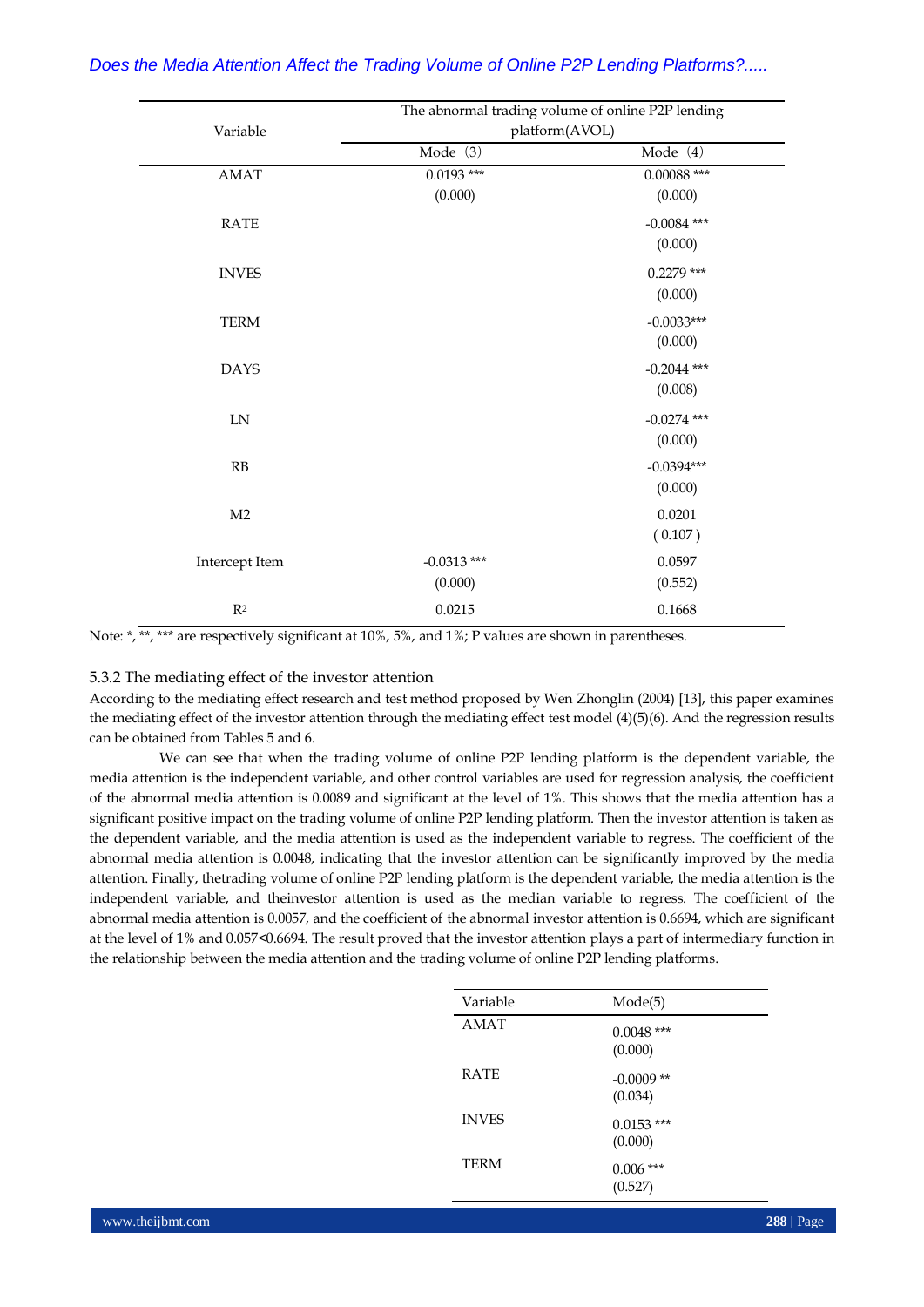Table 5 The regression results of the media attention and the investor attention

| <b>DAYS</b>    | $-0.0048$ **<br>(0.049) |
|----------------|-------------------------|
| LN             | $-0.0017*$<br>(0.1)     |
| <b>RB</b>      | $-0.006$ ***<br>(0.000) |
| M <sub>2</sub> | $-0.0064$<br>(0.136)    |
| Intercept Item | 0.0391<br>(0.257)       |
| R <sup>2</sup> | 0.0543                  |

Note: \*, \*\*, \*\*\* are respectively significant at 10%, 5%, and 1%; P values are shown in parentheses.

Further, this paper carries out a more rigorous test based on the ideas put forward by Wen Zhonglin. The

Sobel test method formula is  $Z = ab/\sqrt{a^2{s_b}^2 + b^2{s_a}^2}$ ; Goodman\_I test formula is  $Z = ab / \sqrt{a^2 s_b^2 + b^2 s_a^2 + s_a^2 s_b^2}$ Goodman\_II test formula is  $Z = ab / \sqrt{a^2 s_b^2 + b^2 s_a^2 - s_a^2 s_b^2}$  . Among them, *a* is the regression coefficient of the media attention and the investor attention in the model (5),*b*is the regression coefficient of the investor attention and the

trading volume of online P2P lending platform after controlling the impact of the media attention in the model (6),*sa*and*sb*are the standard error of *a*and *b*. Through the above three tests, the *P* values are both 0.00 and less than 0.05, which indicates that the investor attention has played a mediating role, andhypothesis 2 is supported.The ratio of the mediating effect to the total effect is *ab/c*, *c*is the regression coefficient of the model (4), and it is 36.1%.

Table 6 The regression results of the investor attention and the platform trading volume

| Variable       | Mode(6)      |
|----------------|--------------|
| <b>AMAT</b>    | $0.0057***$  |
|                | (0.000)      |
| <b>AIAT</b>    | $0.6694***$  |
|                | (0.000)      |
| <b>RATE</b>    | $-0.0079***$ |
|                | (0.000)      |
| <b>INVES</b>   | $0.2177***$  |
|                | (0.000)      |
| <b>TERM</b>    | $-0.0034***$ |
|                | (0.000)      |
| <b>DAYS</b>    | $-0.2012***$ |
|                | (0.000)      |
| IΝ             | $-0.0263***$ |
|                | (0.000)      |
| RB             | $-0.0355***$ |
|                | (0.000)      |
| M <sub>2</sub> | $0.0244**$   |
|                | (0.045)      |
| Intercept Item | 0.0336       |
|                | (0.732)      |
| R <sup>2</sup> | 0.2108       |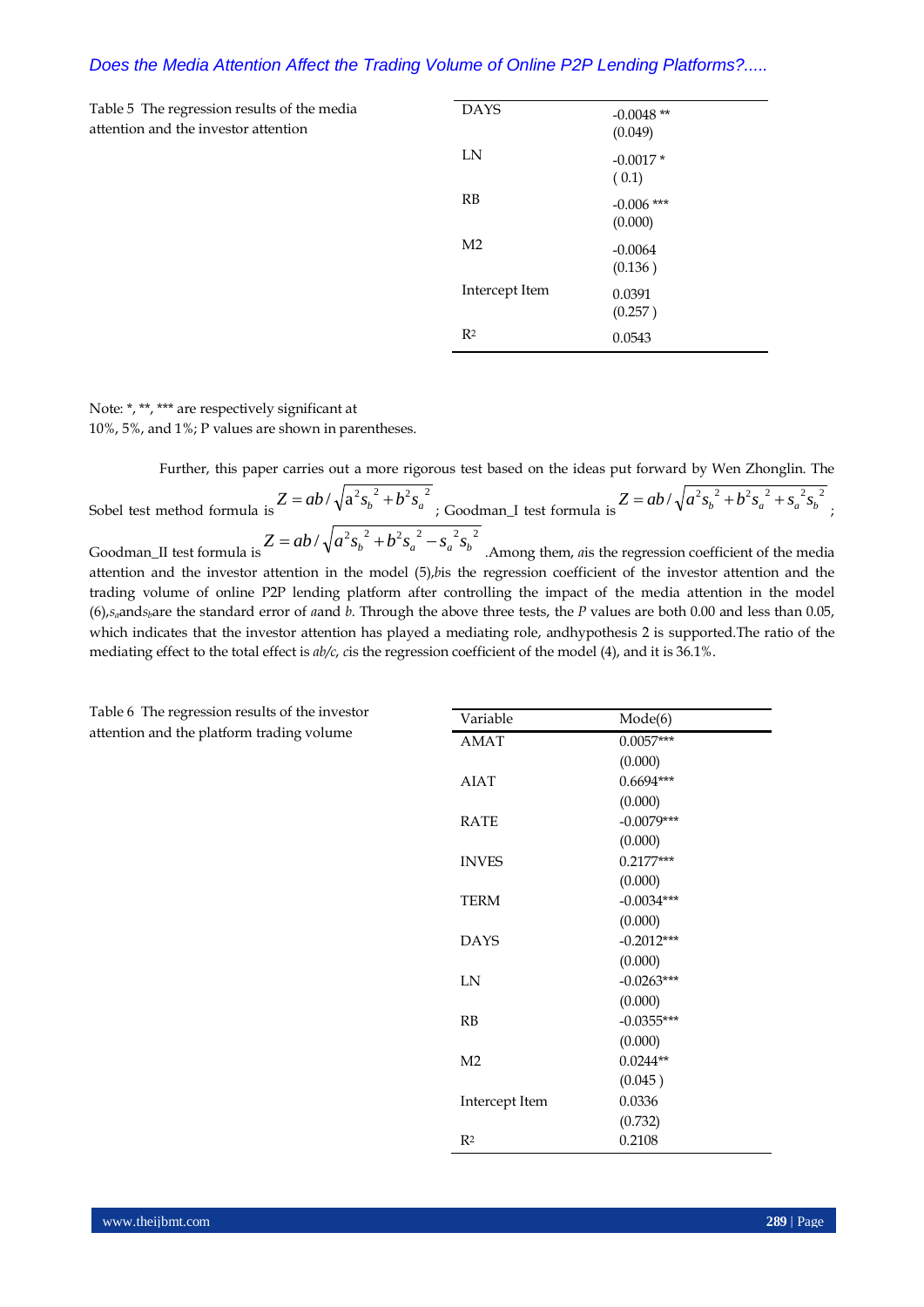Note: \*, \*\*, \*\*\* are respectively significant at 10%, 5%, and 1%; P values are shown in parentheses.

## 5.4 Robustness test

In order to test the stability of the above conclusions, we use the information index as a surrogate variable for the media index to conduct a robustness test. The Baidu information index is an index that comprehensively measures the passive attention of internet users to intelligent distribution and recommended content. Therefore, the information index can be used as a proxy variable for the media attention, which can test the impact of the media attention on the trading volume of online P2P lending platform.

Since the Baidu information index was launched in July 2017, the sample time range is from July 1, 2017 to May 31, 2018. We use*IMi,t*to represent the information index of the *i* platform *t* time. At the same time, we take the natural logarithm of the information index and replace $MAT_t$ <sub>i</sub>, in the above model with  $M_t$  to regress. After the above test, the basic conclusions are consistent with the original hypothesis, and the test results are robust.

## **VI. Conclusions and recommendations**

## **6.1 Research conclusions**

Based on the media index and the search index in the Baidu index, this paper studies the impact of the media attention on the trading volume of online P2P lending platform. Through empirical research, the following conclusions are drawn: (1) The media attention has a significant positive impact on the trading volume of online P2P lending platform, that is, the higher the media attention, the higher the trading volume of online P2P lending platform; (2) The investor attention plays a part of intermediary function in the relationship between the media attention and the trading volume of online P2P lending platforms.

This research innovatively analyzes the media attention and the trading volume of online P2P lending platform, also introduces the investor attention and analyzes the mediating effect. Using the asymmetry theory and agenda setting theory of information transmission, we reveal the deep mechanism of the media attention to the trading volume of online P2P lending platform and enrich relevant theoretical research. At the same time, this research also has certain practical significance.

## **6.2 Research recommendations**

For the platform itself, it is necessary to strengthen platform management, standardize operations, control risks in a timely manner, and win good media reputation and investor reputation. At the same time, platform should do a good job in crisis public relations and increase media exposure.

For investors, they can compare different platforms according to the trend of the Baidu index and choose carefully. Investors can choose such platforms to invest, which have large scale of operation, good platform risk control, stable operation platform and high media attention.

For the regulatory authorities, it is necessary to strengthen the supervision of Baidu's promotion business and promote the implementation of industry regulatory policies.

#### **Acknowledgments**

This research is supported by Shanxi Provincial Philosophy and Social Science Planning Project (2019B015).

#### **References**

- [1] Shen, Y. An Empirical Analysis of Investors' Choice of Online P2P Lending Platform. *Seeker, 8,* 2016, 88-92. (in Chinese).
- [2] Lu, S., &Lan, H. Venture Capital, Third-Party Fund Hosting and China Online P2P Lending Platform Volume— —Based on the Perspective of Online P2P Lending Investors. *Review of Investment Studies, 34(8),* 2015, 23-37. (in Chinese).
- [3] Zuo, R., Wang, Y., &Li, Y. Analysis of Factors Affecting Online P2P Lending Trading Volume. *Finance and Accounting Monthly, 3,* 2017, 118-122. (in Chinese).